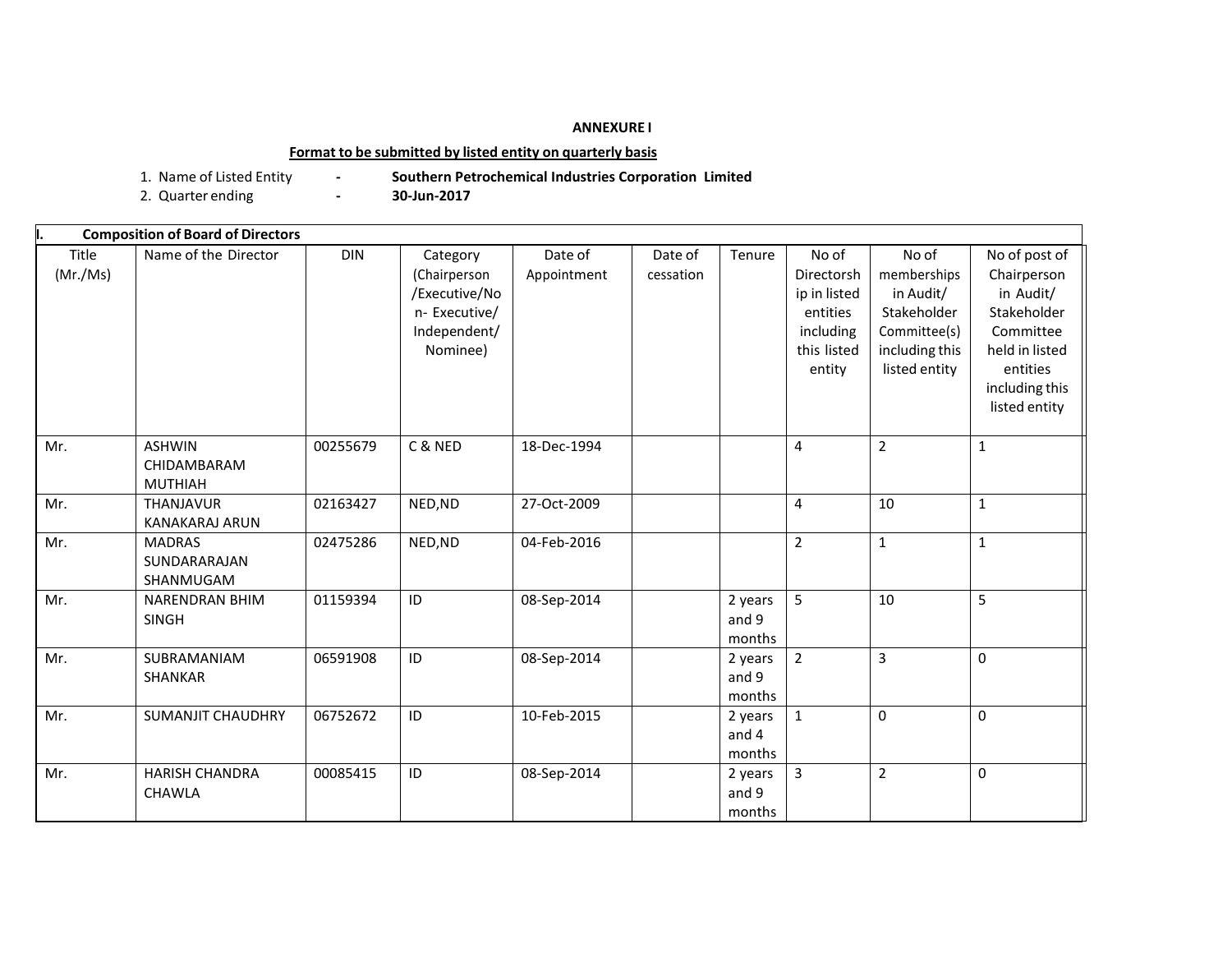| Mr. | SILAIPILLAYARPUTHUR | 00120126 | ED     | 30-Jul-2014 |         |   | <b>U</b> |  |
|-----|---------------------|----------|--------|-------------|---------|---|----------|--|
|     | RAMACHANDRAN        |          |        |             |         |   |          |  |
|     | RAMAKRISHNAN        |          |        |             |         |   |          |  |
| Mr. | BALAKRISHNAN        | 00133452 | NED,ND | 28-Jul-2009 |         |   | J.       |  |
|     | ELANGOVAN           |          |        |             |         |   |          |  |
| Ms. | SASHIKALA SRIKANTH  | 01678374 | ID     | 08-Sep-2014 | 2 years | ͻ | E        |  |
|     |                     |          |        |             | and 9   |   |          |  |
|     |                     |          |        |             | months  |   |          |  |

## **II. Composition of Comittees**

| <b>Audit Committee</b> |                             |          |                               |  |
|------------------------|-----------------------------|----------|-------------------------------|--|
| Sr. No.                | <b>Name of the Director</b> | Category | <b>Chairperson/Membership</b> |  |
|                        | THANJAVUR KANAKARAJ ARUN    | NED.ND   | Member                        |  |
|                        | NARENDRAN BHIM SINGH        | ID       | Member                        |  |
|                        | SUBRAMANIAM SHANKAR         | ID       | Member                        |  |
|                        | SASHIKALA SRIKANTH          | ID       | Chairperson                   |  |

|         | <b>Stakeholders Relationship Committee</b> |          |                               |  |  |
|---------|--------------------------------------------|----------|-------------------------------|--|--|
| Sr. No. | <b>Name of the Director</b>                | Category | <b>Chairperson/Membership</b> |  |  |
|         | <b>BALAKRISHNAN ELANGOVAN</b>              | NED.ND   | Member                        |  |  |
|         | NARENDRAN BHIM SINGH                       | ID       | Chairperson                   |  |  |
|         | SUBRAMANIAM SHANKAR                        | ID       | Member                        |  |  |

| <b>Risk Management Committee</b> |                                  |          |                               |  |  |
|----------------------------------|----------------------------------|----------|-------------------------------|--|--|
| Sr. No.                          | <b>Name of the Director</b>      | Category | <b>Chairperson/Membership</b> |  |  |
|                                  | THANJAVUR KANAKARAJ ARUN         | NED.ND   | Member                        |  |  |
|                                  | SILAIPILLAYARPUTHUR RAMACHANDRAN | ED       | Chairperson                   |  |  |
|                                  | RAMAKRISHNAN                     |          |                               |  |  |

| <b>Nomination and Remuneration Committee</b> |                             |          |                               |  |  |
|----------------------------------------------|-----------------------------|----------|-------------------------------|--|--|
| Sr. No.                                      | <b>Name of the Director</b> | Category | <b>Chairperson/Membership</b> |  |  |
|                                              | THANJAVUR KANAKARAJ ARUN    | NED.ND   | Member                        |  |  |
|                                              | NARENDRAN BHIM SINGH        | ID       | Chairperson                   |  |  |
|                                              | SUBRAMANIAM SHANKAR         | ID       | Member                        |  |  |
|                                              | ASHWIN CHIDAMBARAM MUTHIAH  | C & NED  | Member                        |  |  |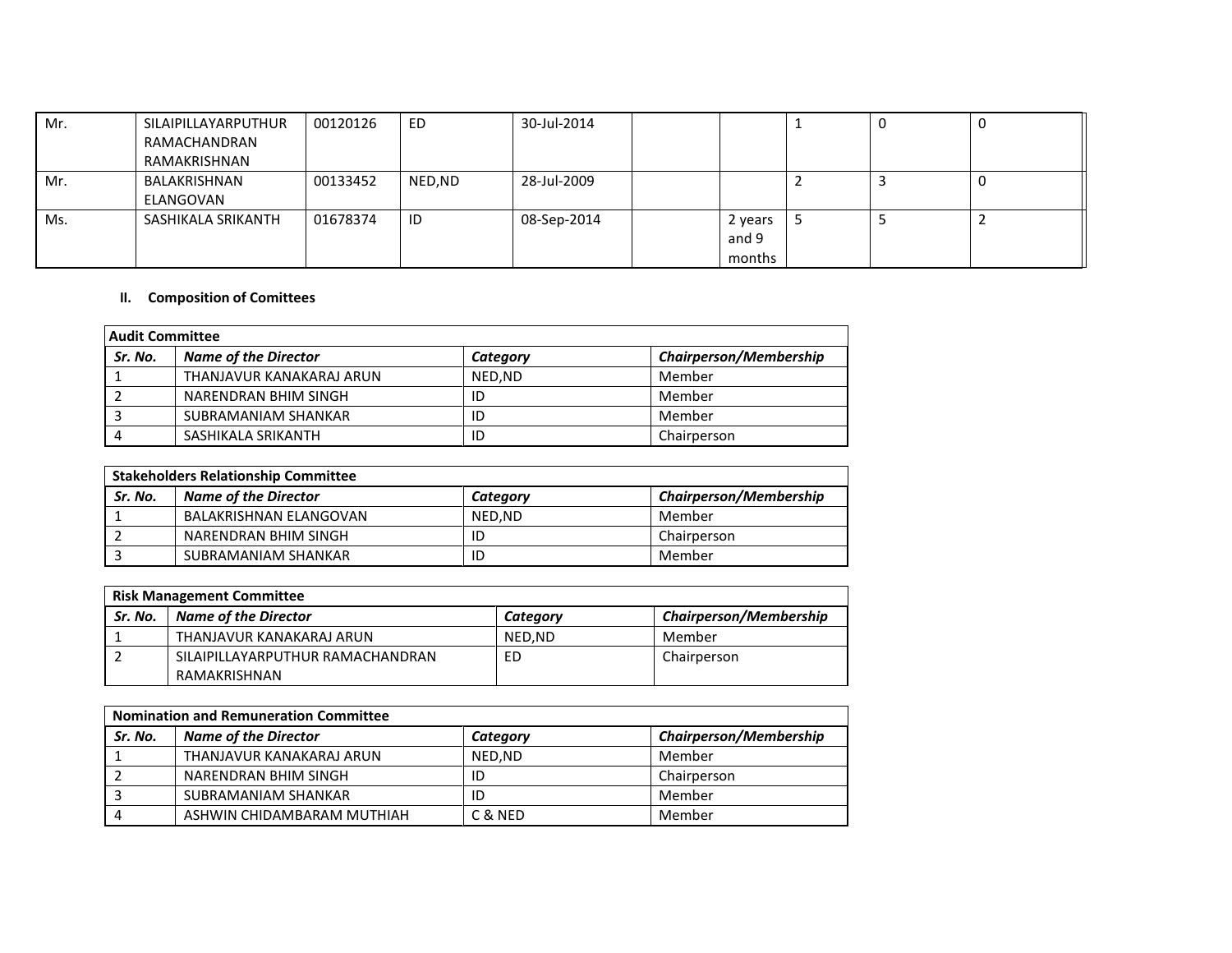| III.<br><b>Meeting of Board of Directors</b>           |                                                        |                                                                    |
|--------------------------------------------------------|--------------------------------------------------------|--------------------------------------------------------------------|
| Date(s) of Meeting (if any) in the<br>previous quarter | Date(s) of Meeting (if any) in the relevant<br>auarter | Maximum gap between any<br>two consecutive (in number<br>lof days) |
| 30-Jan-2017                                            | 18-May-2017                                            | 107                                                                |

| IV.<br><b>Meeting of Committees</b>           |                                                              |                                                             |                                                              |                                                                   |
|-----------------------------------------------|--------------------------------------------------------------|-------------------------------------------------------------|--------------------------------------------------------------|-------------------------------------------------------------------|
| Name of the committee                         | Date(s) of<br>meeting of the<br>committee in<br>the relevant | Whether<br>requirement of<br><b>Quorum met</b><br>(details) | Date(s) of<br>meeting of the<br>committee in<br>the previous | Maximum gap between<br>any two consecutive (in<br>number of days) |
|                                               | quarter                                                      |                                                             | quarter                                                      |                                                                   |
| <b>Audit Committee</b>                        | 18-May-2017                                                  | <b>YES</b>                                                  | 30-Jan-2017                                                  |                                                                   |
| Nomination &<br><b>Remuneration Committee</b> | 18-May-2017                                                  | <b>YES</b>                                                  | 30-Jan-2017                                                  | 107                                                               |
| Stakeholders Relationship<br>Committee        | 18-May-2017                                                  | <b>YES</b>                                                  | 30-Jan-2017                                                  |                                                                   |
| Stakeholders Relationship<br>Committee        | 13-Jun-2017                                                  | <b>YES</b>                                                  |                                                              |                                                                   |

| <b>Related Party Transactions</b><br>V.            |                               |
|----------------------------------------------------|-------------------------------|
| <b>Subject</b>                                     | Compliance status (Yes/No/NA) |
| Whether prior approval of audit committee obtained | Yes                           |
| Whether shareholder approval obtained for material | Not Applicable                |
| <b>RPT</b>                                         |                               |
| Whether details of RPT entered into pursuant to    | Yes                           |
| omnibus approval have been reviewed by Audit       |                               |
| Committee                                          |                               |